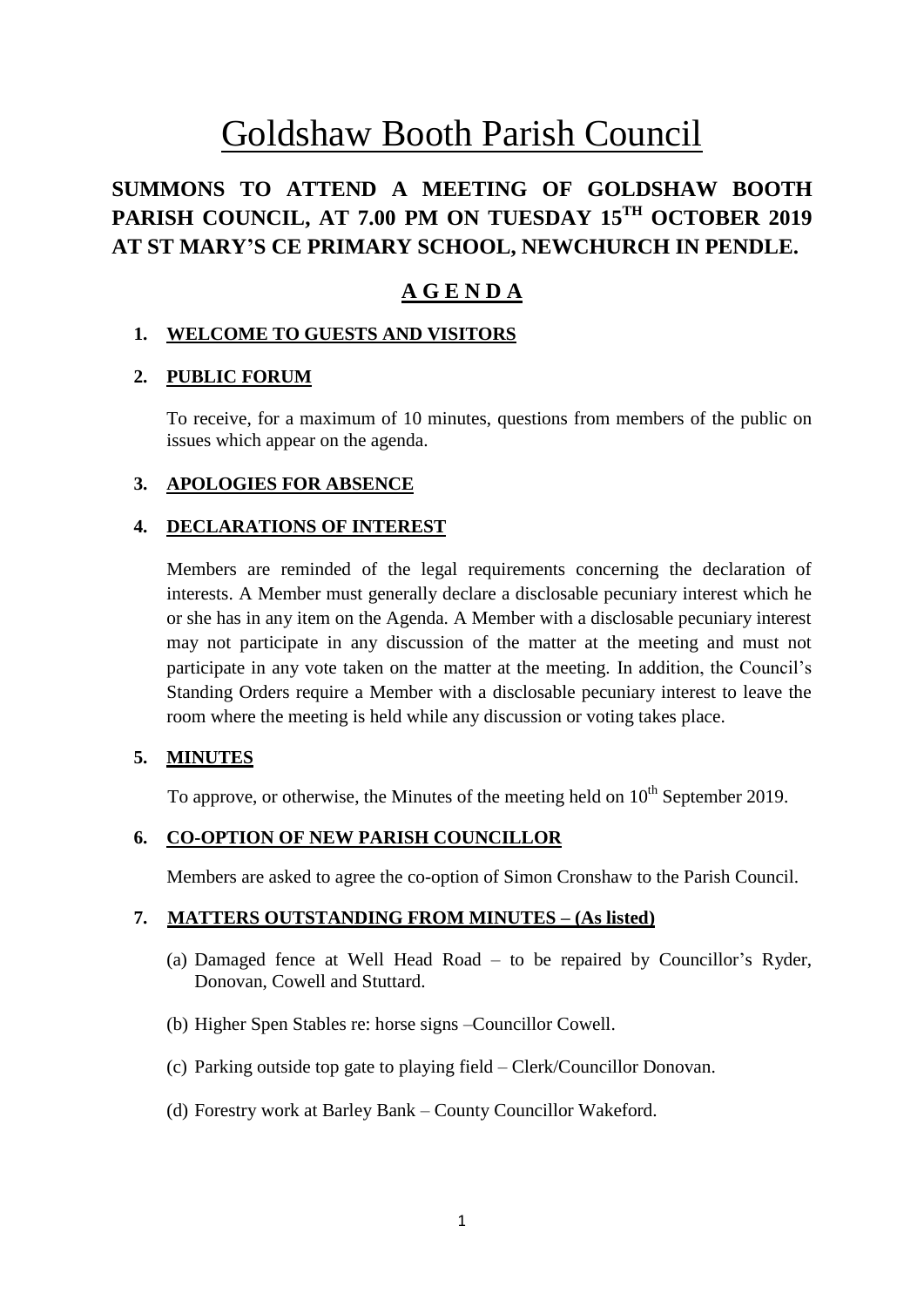- (e) Replace dog fouling notices Councillor Donovan.
- (f) Mirrors at Sabden Fold Clerk/Councillor Wakeford.
- (g) Drains in Village Councillor Wakeford.

#### **8. REPORTS FROM CHAIRMAN AND PARISH COUNCILLORS**

To receive reports from the above.

# **9. BEST KEPT VILLAGE COMPETITION**

Members are asked to discuss the judge's reports if they have been received.

#### **10. PURCHASE OF DEFIBRILLATOR**

Further to recent discussions, members are asked to discuss the proposal to obtain defibrillators for Spenbrook and Sabden Fold. Councillor Wakeford may be able to assist.

# **11. PLANNING APPLICATION**

Members are asked to discuss the application below and provide their observations/objections. Full details can be found on the planning portal at Pendle Borough Council website.

#### **APPLICATION: 19/0713/FUL**

**PROPOSAL:** Full: Relocation of the vehicle and pedestrian access from Well Head Road to Cappers Farm.

**LOCATION:** Cappers Farm Well Head Road Newchurch in Pendle,

**APPLICANT:** Mr Steven Worrall,

#### **12. 106 MONIES**

This regular monthly item is intended for members to identify and formulate a list of projects for consideration for future expenditure of the Section106 monies.

#### **13. RESIDENTS QUESTIONNAIRES**

Resident's questionnaires have now been collated and members are asked to discuss the results.

# **14. PLAYGROUND REFURBISHMENT**

Further to last month's discussions, members are asked to discuss this item in conjunction with the 106 monies.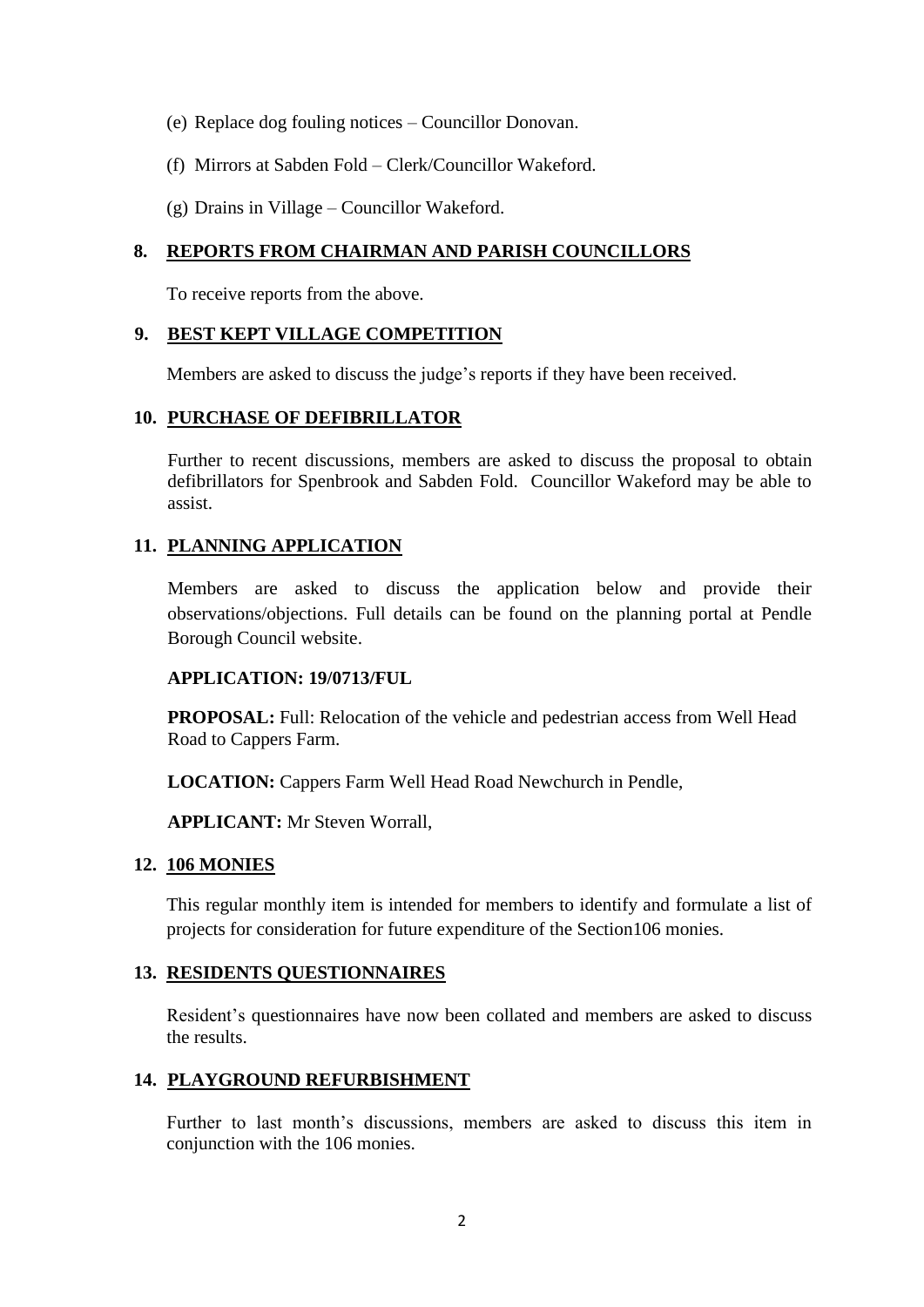# **15. NOTICE BOARD AT SABDEN FOLD**

Three quotations should be available for discussion and members are asked to agree a contractor to supply the notice board.

#### **16. DEVELOPMENT OF SPENBROOK MILL**

Members are asked to discuss any progress in connection with the new development. The Clerk has written to PBC to advise them of the current concerns. It is anticipated that a response will be available for discussion.

#### **17. CCTV**

Councillor Ryder will provide an update and give details of any further quotations received.

#### **18. SIT ON MOWER**

Members are asked to continue discussions regarding the purchase of a sit on mower. Councillors Ryder, Donovan and Stuttard are researching the relevant costs.

#### **19. REPLACEMENT TREES – THE WOODLAND TRUST**

As the tree in Sparable has had to be removed, members are asked to decide if they wish to apply to The Woodland Trust for replacement trees.

#### **20. SPRING BULBS**

In previous years, spring bulbs have been made available for residents to plant throughout the village. Members are asked to consider purchasing bulbs for seasonal planting.

# **21. PARISH MAINTENANCE**

This regular monthly item is intended to identify any maintenance/jobs in the village which require attention. Members are asked to discuss and agree which jobs are to be undertaken during the month.

# **22. FINANCIAL TRANSACTIONS**

The financial transactions for September/October 2019 are listed for approval. Any items for payment received after the publication of the agenda will be presented at the meeting.